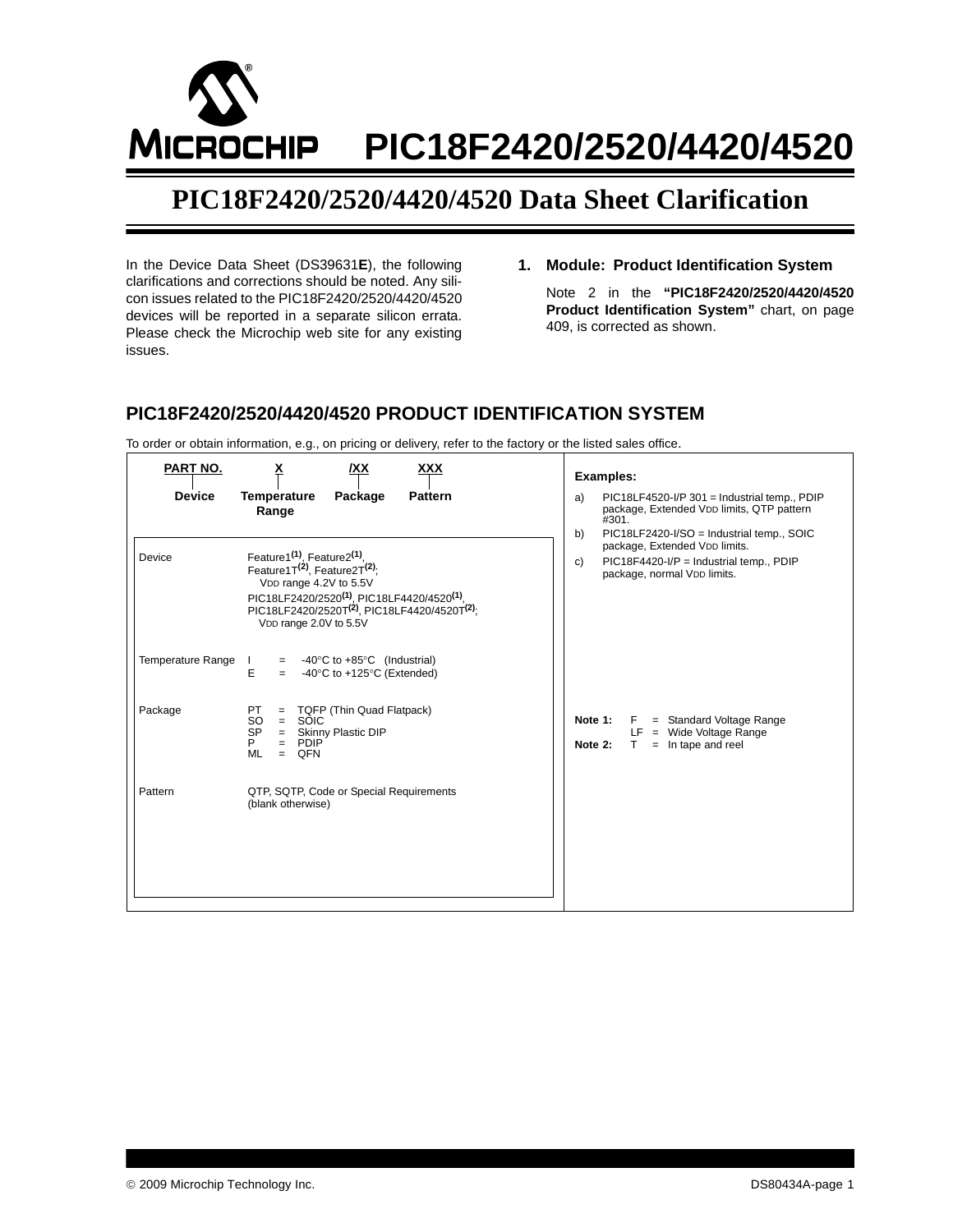## **REVISION HISTORY**

Rev A Document (2/2009) Original release of this Data Sheet Clarification. Includes issue 1 (Product Identification System).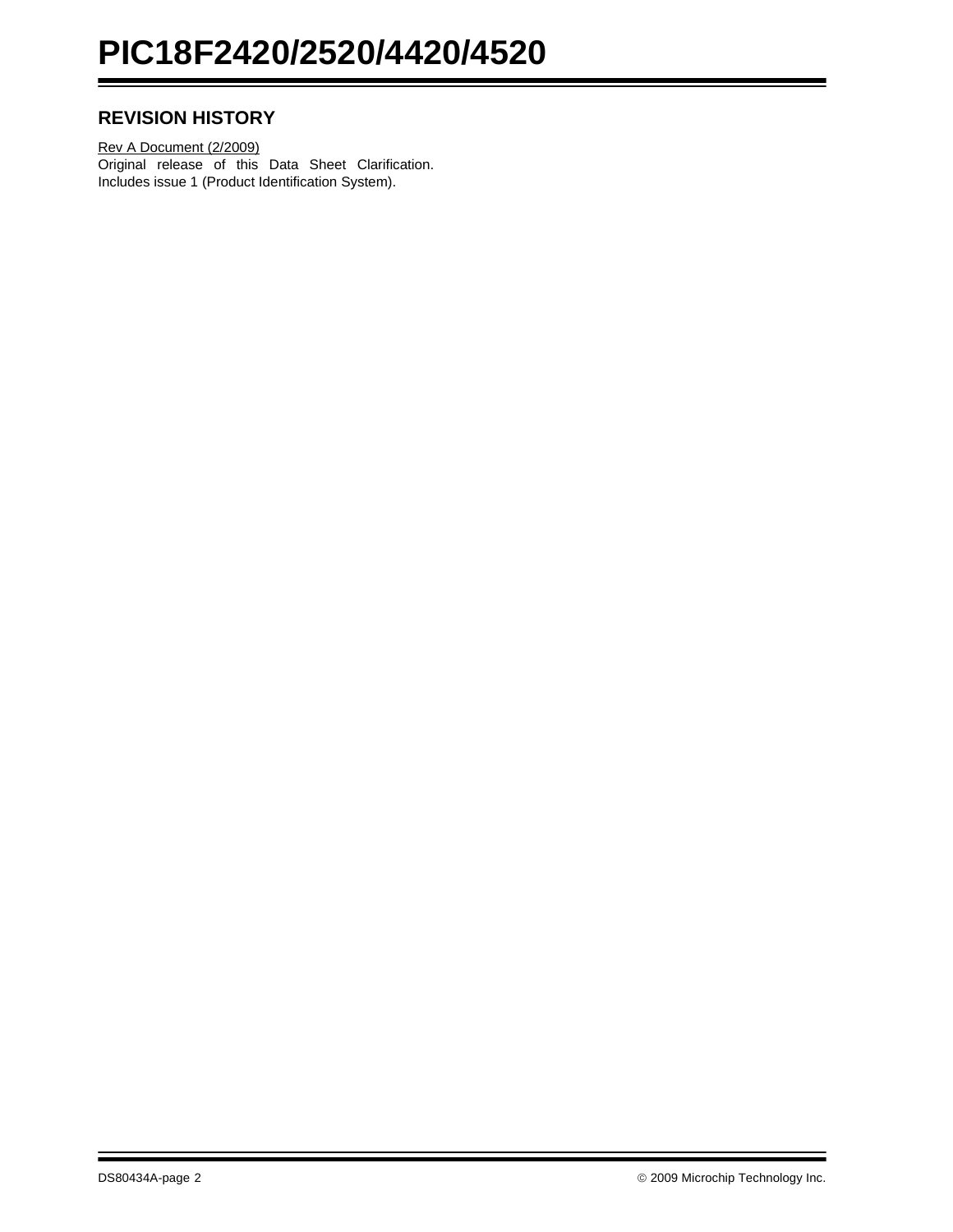#### **Note the following details of the code protection feature on Microchip devices:**

- Microchip products meet the specification contained in their particular Microchip Data Sheet.
- Microchip believes that its family of products is one of the most secure families of its kind on the market today, when used in the intended manner and under normal conditions.
- There are dishonest and possibly illegal methods used to breach the code protection feature. All of these methods, to our knowledge, require using the Microchip products in a manner outside the operating specifications contained in Microchip's Data Sheets. Most likely, the person doing so is engaged in theft of intellectual property.
- Microchip is willing to work with the customer who is concerned about the integrity of their code.
- Neither Microchip nor any other semiconductor manufacturer can guarantee the security of their code. Code protection does not mean that we are guaranteeing the product as "unbreakable."

Code protection is constantly evolving. We at Microchip are committed to continuously improving the code protection features of our products. Attempts to break Microchip's code protection feature may be a violation of the Digital Millennium Copyright Act. If such acts allow unauthorized access to your software or other copyrighted work, you may have a right to sue for relief under that Act.

Information contained in this publication regarding device applications and the like is provided only for your convenience and may be superseded by updates. It is your responsibility to ensure that your application meets with your specifications. MICROCHIP MAKES NO REPRESENTATIONS OR WARRANTIES OF ANY KIND WHETHER EXPRESS OR IMPLIED, WRITTEN OR ORAL, STATUTORY OR OTHERWISE, RELATED TO THE INFORMATION, INCLUDING BUT NOT LIMITED TO ITS CONDITION, QUALITY, PERFORMANCE, MERCHANTABILITY OR FITNESS FOR PURPOSE**.** Microchip disclaims all liability arising from this information and its use. Use of Microchip devices in life support and/or safety applications is entirely at the buyer's risk, and the buyer agrees to defend, indemnify and hold harmless Microchip from any and all damages, claims, suits, or expenses resulting from such use. No licenses are conveyed, implicitly or otherwise, under any Microchip intellectual property rights.

#### **Trademarks**

The Microchip name and logo, the Microchip logo, Accuron, dsPIC, KEELOQ, KEELOQ logo, MPLAB, PIC, PICmicro, PICSTART, rfPIC, SmartShunt and UNI/O are registered trademarks of Microchip Technology Incorporated in the U.S.A. and other countries.

FilterLab, Linear Active Thermistor, MXDEV, MXLAB, SEEVAL, SmartSensor and The Embedded Control Solutions Company are registered trademarks of Microchip Technology Incorporated in the U.S.A.

Analog-for-the-Digital Age, Application Maestro, CodeGuard, dsPICDEM, dsPICDEM.net, dsPICworks, dsSPEAK, ECAN, ECONOMONITOR, FanSense, In-Circuit Serial Programming, ICSP, ICEPIC, Mindi, MiWi, MPASM, MPLAB Certified logo, MPLIB, MPLINK, mTouch, nanoWatt XLP, PICkit, PICDEM, PICDEM.net, PICtail, PIC<sup>32</sup> logo, PowerCal, PowerInfo, PowerMate, PowerTool, REAL ICE, rfLAB, Select Mode, Total Endurance, TSHARC, WiperLock and ZENA are trademarks of Microchip Technology Incorporated in the U.S.A. and other countries.

SQTP is a service mark of Microchip Technology Incorporated in the U.S.A.

All other trademarks mentioned herein are property of their respective companies.

© 2009, Microchip Technology Incorporated, Printed in the U.S.A., All Rights Reserved.



# **QUALITY MANAGEMENT SYSTEM CERTIFIED BY DNV**  $=$  ISO/TS 16949:2002  $=$

*Microchip received ISO/TS-16949:2002 certification for its worldwide headquarters, design and wafer fabrication facilities in Chandler and Tempe, Arizona; Gresham, Oregon and design centers in California and India. The Company's quality system processes and procedures are for its PIC® MCUs and dsPIC® DSCs, KEELOQ® code hopping devices, Serial EEPROMs, microperipherals, nonvolatile memory and analog products. In addition, Microchip's quality system for the design and manufacture of development systems is ISO 9001:2000 certified.*